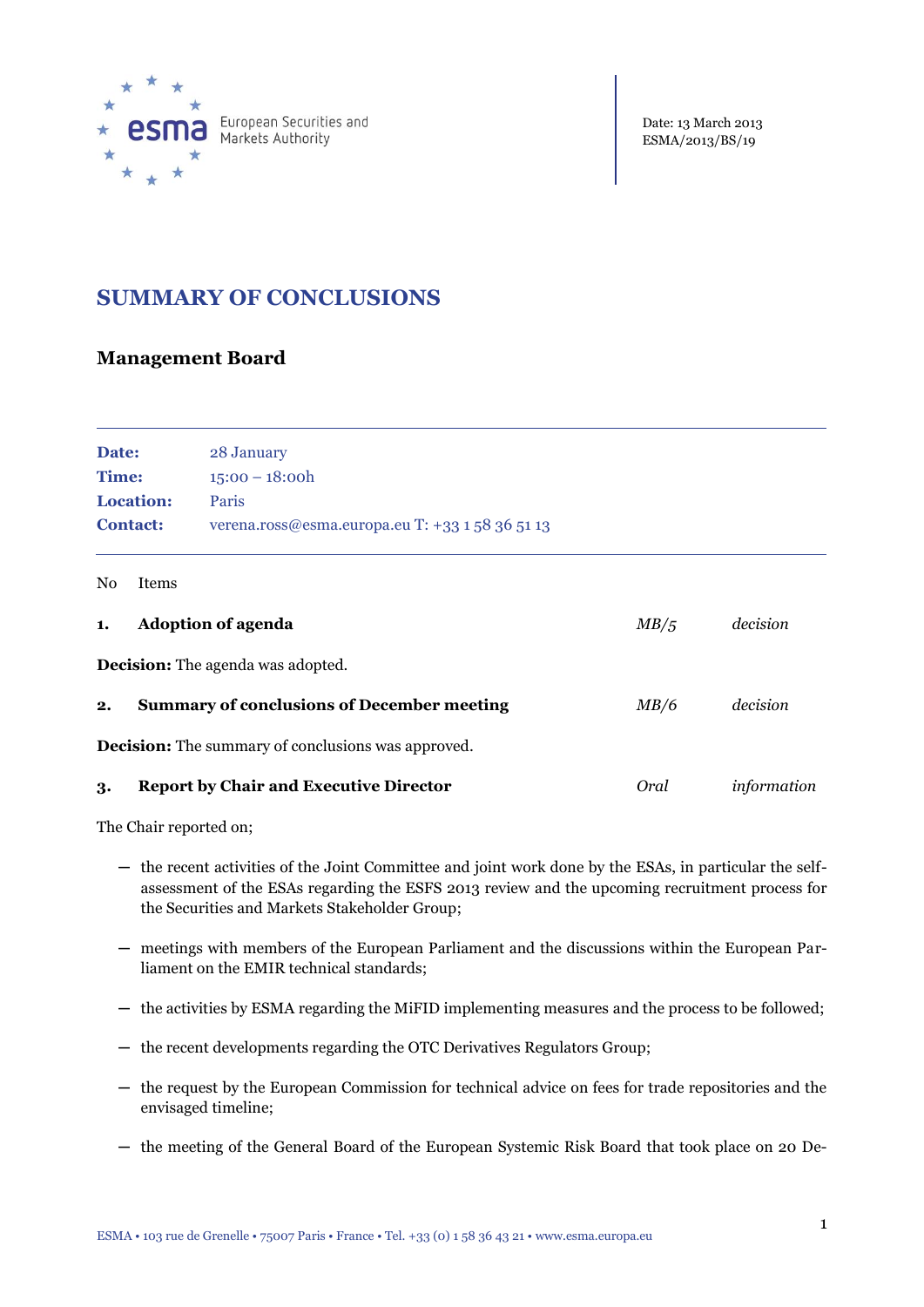

cember;

- $\sim$  recent developments regarding the Commission's proposal on Audit;
- ─ the next steps in ESMA's activities on Proxy Advisors;
- ─ the organisation of a Board Away Day in May to discuss the evaluation of ESMA and the European System of Financial Supervision; and
- ─ the need to have an election for the vacant position in the Management Board at the March Board of Supervisors meeting following Kurt Pribil's departure.

The Executive Director reported on:

- ─ the initial findings of the Court of Auditors, mainly focussed on the areas of finance, procurement and HR;
- ─ the 2011 budget surplus which will be set off against the second contribution demand from national competent authorities in 2013;
- ─ discussions with the European Parliaments' Budget Committee;
- ─ the agreement by the ESAs on the remuneration policy for the Board of Appeal members; and
- ─ the meeting of the Financial Services Committee that took place on 23 January, in particular the discussions on 3rd country equivalence assessments and the creation of a Legal Entity Identifier (LEI).

Julie Galbo (DK) raised the lack of standardization in the reporting of Trade Repositories to national competent authorities. The Executive Director indicated that ESMA staff will look into the issue and report back to the Management Board and Board of Supervisors.

Raul Malmstein (EE) expressed his concerns regarding the differences between legal texts after the translation into EU official languages and the legal status of these texts. The Executive Director outlined how the specific case was handled and that in general any revised text - once agreed with the Translation Centre - will become the formal text on the ESMA website.

#### **4. Quarterly update** *MB/7 discussion*

The Executive Director presented the progress report.

The Board discussed the report, in particular;

- ─ the need to improve the cooperation between ESMA and the European Commission regarding legal advice;
- ─ the role of the Commission's legal interpretations in discussions on ESMA's guidelines and recommendations vis-à-vis ESMA's independent role concerning the application of Union law;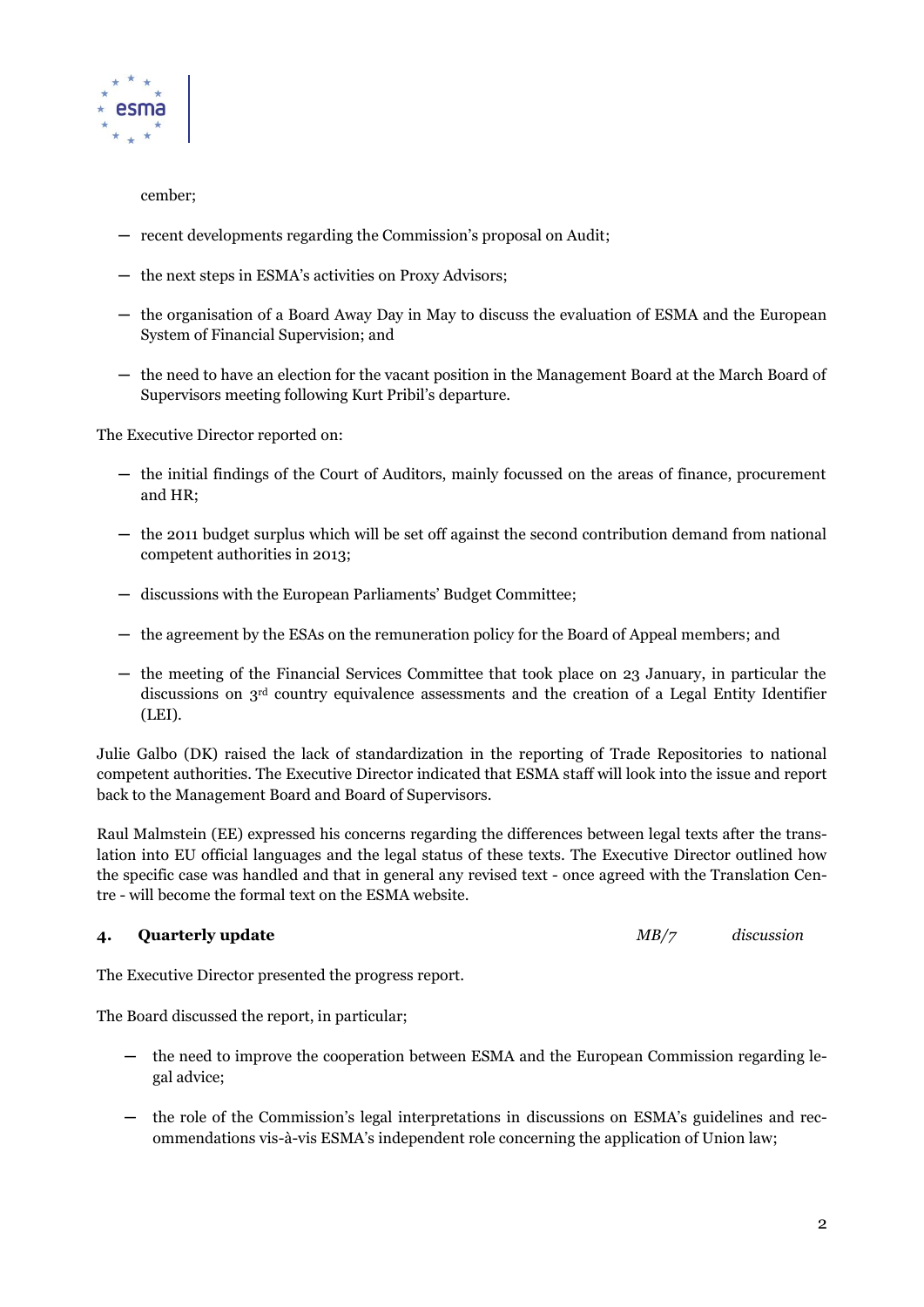

- ─ the need to strengthen the effectiveness of the peer review work;
- ─ the process of involving Standing Committees and other groups before sending documents to the Board of Supervisors;
- ─ the reallocation of the CRA fees surplus; and
- ─ the procurement regarding the secure exchange of documents project.

#### **5. Annual Report 2012** *MB/8 discussion*

The Chair presented the note on the 2012 annual report.

The Board discussed the note, in particular the involvement of Standing Committees Chairs.

**Conclusion:** The Board agreed to the proposed way forward, involving the Standing Committees Chairs in the process.

| 6. | <b>Regulatory Work Programme 2013</b> | MB/9    | decision |
|----|---------------------------------------|---------|----------|
|    |                                       | Annex 1 |          |

The Head of the Operations Division presented the report and the 2013 Regulatory Work Programme.

The Board discussed the 2013 Regulatory Work Programme, in particular the possibility to include more information on foreseen deadlines of delivering technical advice, technical standards and guidelines.

**Decision:** The Board approved the 2013 Regulatory Work Programme. The Regulatory Work Programme will in future be published in the first quarter of the year concerned.

| Reclassification and promotion rules for 2013 | MB/10   | discussion |
|-----------------------------------------------|---------|------------|
|                                               | Annex 1 |            |

The Head of the Operations Division presented the report on the reclassification and promotion rules for 2013, explaining that ESMA will wait for further feedback from the European Commission before submitting the rules for approval by the Management Board.

**Conclusion:** The Board took note of the report.

| 8. | <b>Budget transfers</b>                                   | MB/11   | information |
|----|-----------------------------------------------------------|---------|-------------|
|    |                                                           | Annex 1 |             |
|    | The Head of the Operations Division presented the report. |         |             |
|    | <b>Conclusion:</b> The Board took note of the report.     |         |             |
| 9. | Note on Trade Repository fees in 2013                     | MB/12   | discussion  |

The Head of the Operations Division presented the note on trade repository fees in 2013.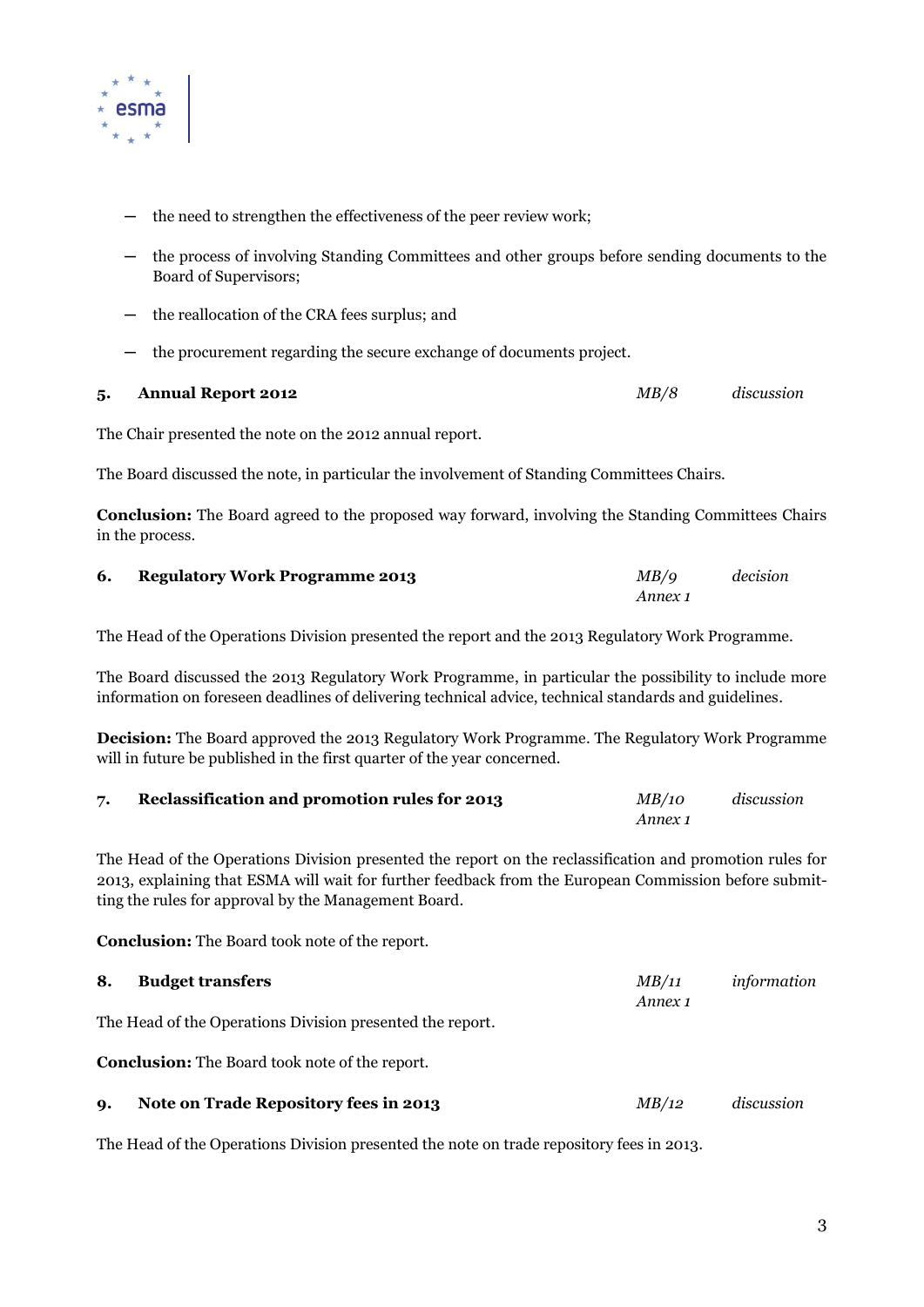

The Board discussed the report, in particular;

- ─ the possibility to collect fees in the absence of the relevant technical standard; and
- the payment of the costs of the tasks by ESMA before the registration of any trade repository.

**Conclusion:** The Board agreed to the proposed way forward as indicated in the report.

#### **10. ESMA Budget 2014**

| $\overline{\phantom{m}}$ | 2014 budget                     | MB/13 | decision |
|--------------------------|---------------------------------|-------|----------|
|                          | 2014 work plan - key priorities | MB/14 | decision |
|                          | Multi-annual staff policy plan  | MB/15 | decision |

The Executive Director presented the 2014 budget, explaining in particular the incorporated changes following the earlier discussions in the Management Board and the next steps to be taken.

The Board discussed the report, in particular;

- ─ the resources for IT-activities and the balance between outsourcing projects and handling projects by ESMA staff; and
- ─ the resources required for future tasks related to auditing and the re-allocation of resources initially provided for these tasks.

**Decision:** The Board approved the 2014 budget, with the European Commission abstaining. Before submitting the 2014 budget to DG Markt the report will be revised taking into account the discussion in the Board. The final budget proposal will be submitted for approval to the Management Board and Board of Supervisors in March.

| 11. Headquarters Agreement | MB/17   | discussion |
|----------------------------|---------|------------|
|                            | Annex 1 |            |

The Head of the Operations Division presented the report, indicating that further developments have arisen since the drafting of the report. The Head of the Operations Division is in contact with other agencies negotiating with the French government on HQ agreements. He will further investigate to what extent the negotiations might be done altogether with other EU agencies rather than separately.

**Conclusion:** The Board took note of the report.

#### **12. Quarterly update on CRA supervision**

### *- MEMBERS ONLY -*

The Head of the Credit Rating Agencies Unit updated the Board on the activities of the CRA Unit.

The Board discussed the update, in particular;

*MB/16 discussion*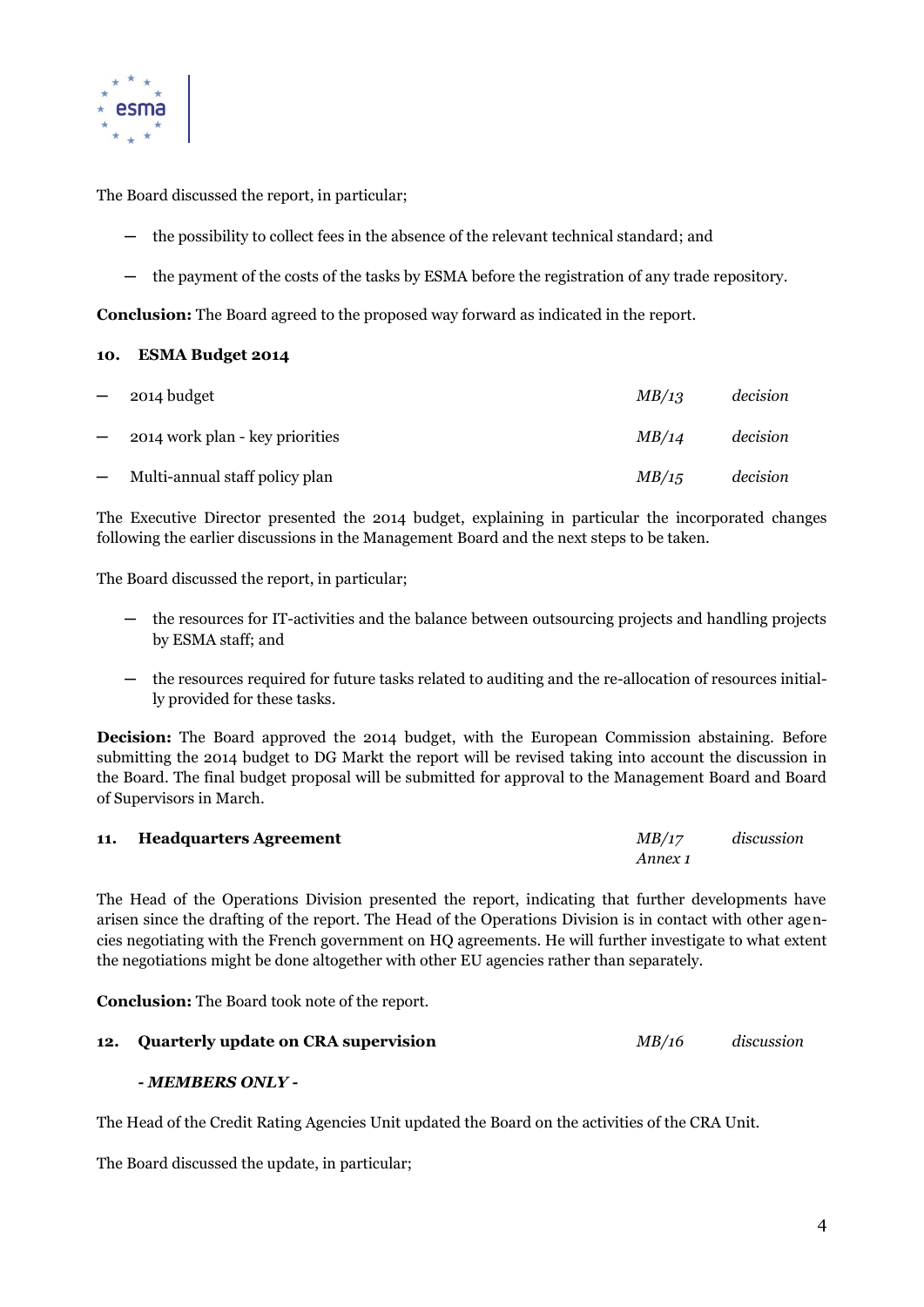

- the on-going thematic and individual reviews, action plans and further supervisory work;
- the activities regarding the implementation of the CRA 3 Regulation;
- ─ the pending and expected registration applications; and
- the current staffing of the CRA Unit and on-going recruitment process.

**Conclusion:** The Board took note of the report.

| 13.                             | Decision on disciplinary procedures | MB/18<br>Annex <sub>1</sub> | decision    |
|---------------------------------|-------------------------------------|-----------------------------|-------------|
|                                 | - MEMBERS ONLY -                    |                             |             |
|                                 | Confidential item.                  |                             |             |
| 14.                             | <b>Future meetings</b>              |                             | information |
| $\overline{\phantom{m}}$        | 13 March 2013 (Paris)               |                             |             |
| $\overline{\phantom{m}}$        | 18 June 2013                        |                             |             |
| $\hspace{0.1mm}-\hspace{0.1mm}$ | 23 September 2013                   |                             |             |
| $\overline{\phantom{m}}$        | 16 December 2013                    |                             |             |